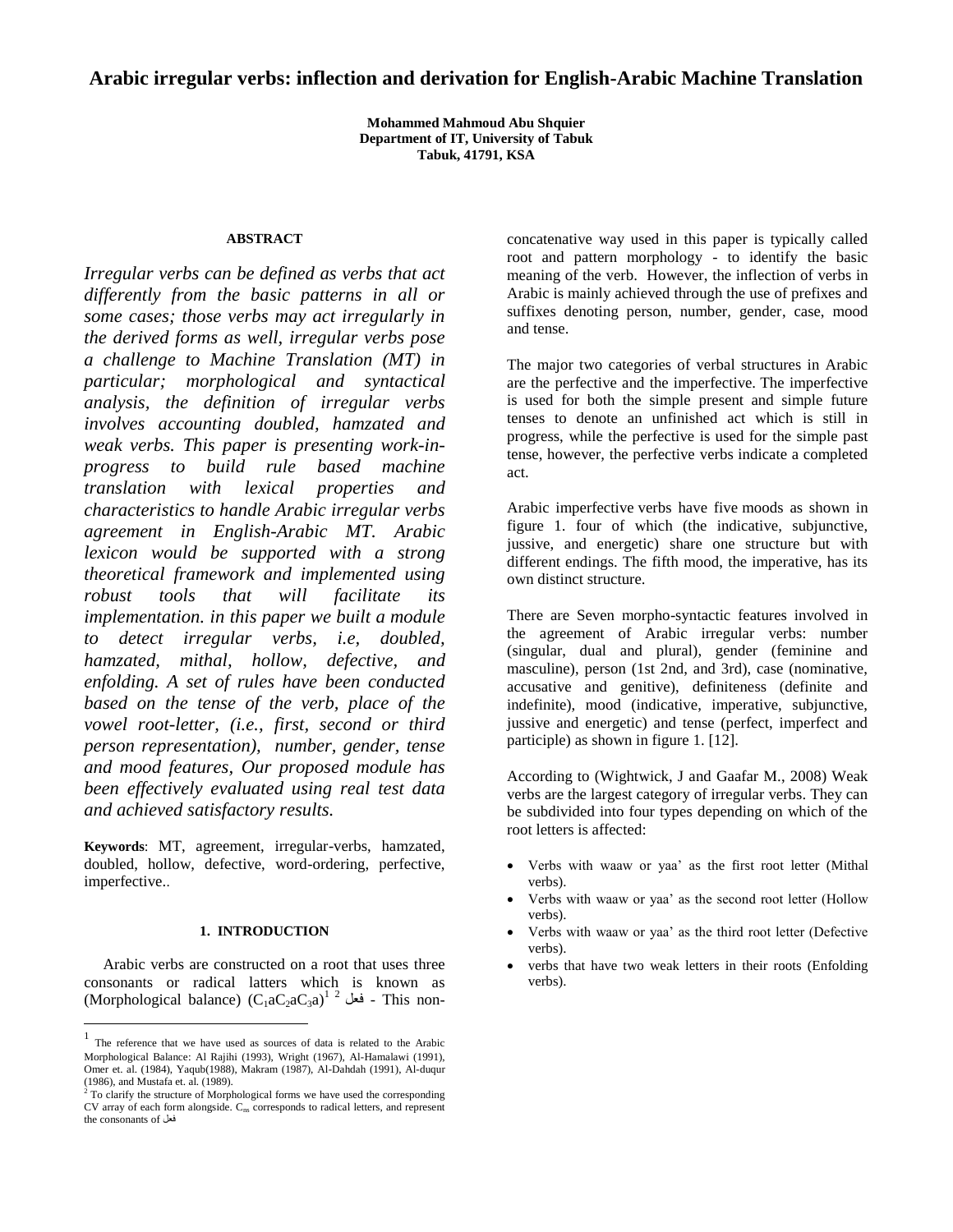

**Figure 1**. Arabic irregular verbs with their conjugation dependences

# **2. REVIEW OF LITERATURE**

Arabic is the fourth most widely spoken language in the world. It is a highly inflectional language, with a rich morphology, relatively free word order, and two types of sentences [2][3].

Verbs in Arabic are categorized in different ways according to the needs of the grammarians or applications. Verbs can be classified depending on the number of characters that form their root, or depending on the nature of characters forming their root as this will influence their conjugation and the forms of their derivations [6].

Verbs can be further sub-categorized by tense (past, present and future), case (nominative, accusative and genitive), with respect to transitivity (intransitive and transitive), aspect (perfective, imperfective and imperative), with respect to the subject (person, number and gender) and, voice (active and passive).

Corbett (2001) defined agreement as "systematic covariance between a semantic or formal property of one element and a formal property of another.", he used the terms "controller" to refer to the element which determines the agreement, "target" to refer to the element whose form is determined by agreement, and "domain" to refer to the syntactic environment in which agreement occurs [15][24][31].

Attia (2008) stated that Arabic has rich agreement morphology which allows it to show agreement relations between various elements in the sentence.

Essentially, the Arabic word can be described as follows:

[prefix1][prefix1] stem [infixes] [suffix1] [suffix2] [1], table 1 below shows some examples of the affixes handling.

| suffixe suffixe infix<br>s2 | s1 | es | stem | Pref<br>ixes | prefixe Arabic<br>s l | word    | Structure                                                    |
|-----------------------------|----|----|------|--------------|-----------------------|---------|--------------------------------------------------------------|
|                             |    |    | ضرب  |              |                       | ضرب     | $C_1$ a $C_2$ a $C_3$ a                                      |
|                             |    |    | ضرب  |              |                       | يضر ب   | $yaC_1C_2iC_3u$                                              |
|                             |    |    | ضرب  |              |                       |         | yu $C_1AC_2i\overline{C_3u}$                                 |
| ھە                          |    |    | ضرب  |              |                       | يضر بهم | ya $C_1C_2$ i $C_3$ uhum                                     |
| ھە                          |    |    | ضر ب |              |                       |         | $syaC_1C_2$ سىضىر بى<br>m                                    |
| ھە                          |    |    | ضر ب |              |                       |         | سيضىار بھ $\mathrm{svuC}_1$ A $\mathrm{C}_2$ نىيضىار ب<br>um |
| هما                         | ون |    | ضر ب |              |                       |         | سيضىاربو syu $\rm C_1AC_2iC_3un$<br>ahum                     |

**Table 1.** an Arabic affixes/suffixes examples.

Suffixes in Arabic can be categorized into two basic forms, the suffixes that are attached to the verbs and the suffixes that are added to the nouns [32]. Furthermore, some of the suffixes can be attached to both the noun and verb stem. Nevertheless, Arabic permits the use of up to three suffixes simultaneously to be attached to the end of the same stem [1]. Furthermore, Arabic words are built from roots rather than stems and involve diacritization. Written Arabic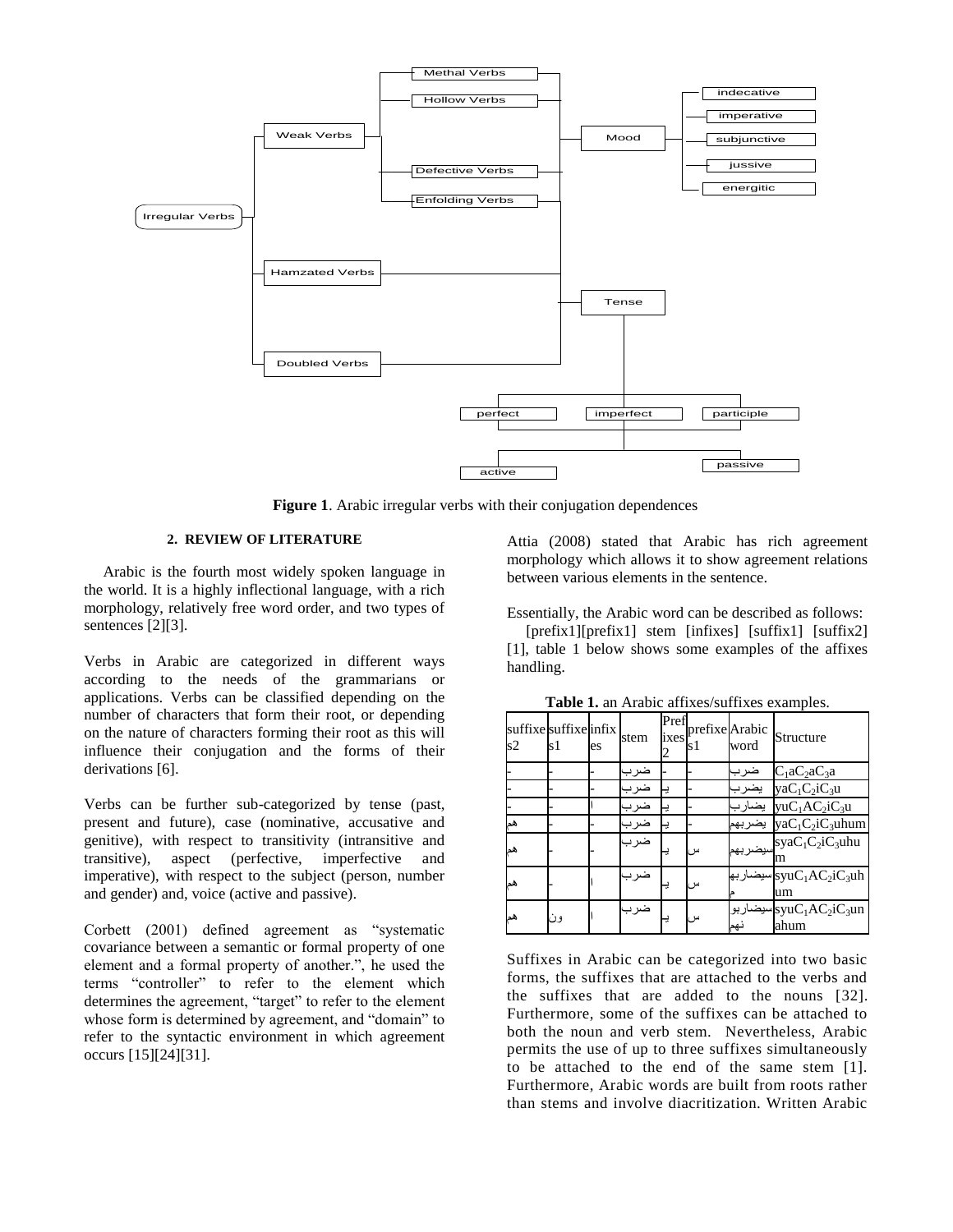is also characterized by the inconsistent and irregular use of punctuation marks [16]. Table 2 below presents a wide range of suffixes example for the verb hit (ضرب).

**Table 2.** Arabic suffixes examples (adopted from Abu Shquier. M and Abu Shqeer. O 2012) [6]

| Suffix | Suffix<br>description | Suffix category<br>Verb/Noun/Both | Example | phonetics |
|--------|-----------------------|-----------------------------------|---------|-----------|
| نی     | First person          | Verb                              | ضربنى   | drbny     |
| ك      | Second                | Both                              | ضربك    | drbk      |
| ه      | Third person          | Both                              | ضر به   | drbh      |
| ها     | Third person          | Both                              | ضربها   | drbha     |
| هم     | Third person          | Both                              | ضربهم   | drbhm     |
| هن     | Third person          | Both                              | ضربهن   | drbhn     |
| هما    | Third person          | Both                              | ضربهما  | drbhma    |
| کم     | Second                | Both                              | ضربكم   | drbkm     |
| کن     | Second                | Both                              | ضربكن   | drbkn     |
| كما    | Second                | Both                              | ضر بكما | drbkma    |
|        |                       |                                   |         |           |

## **3. LINGUISTICS**

Arabic language plays a crucial role with the root  $(C_1aC_2aC_3a)$  to add subtle variations to the meaning. There are nine significant derived forms categorized into four groups (for the singular masculine 3rd person in the present tense) as shown in table 3 below:

**Table 3.** Nine significant derived forms

| Group   | Form #    | Structure                                         | Arabic    | Arabic  |
|---------|-----------|---------------------------------------------------|-----------|---------|
| #       |           |                                                   | imperfect | perfect |
| Group I | Form I    | $yaC_1C_2aC_3$                                    | بفغل      | فعل     |
| Group   | Form II   | $yuC_1aC_2C_2iC_3$                                | يفَعِّل   | فعّا ،  |
| Ш       | Form III  | $yuC_1aC_2iC_3$                                   | بُفاعل    | فاعل    |
|         | Form IV   | $yuc_1C_2iC_3$                                    | يُفعل     | فعل     |
| Group   | Form V    | $vtaC1aC2C2aC3$                                   | تنفغل     | تفعّا ، |
| Ш       | Form VI   | $vtaC1AC2ac3$                                     | بَتَفاعَل | تفاعل   |
| Group   | Form VII  | $\gamma$ an $C_1$ a $C_2$ i $C_3$                 | يَنفَعِل  | انفعل   |
| IV      | Form VIII | vaC <sub>1</sub> taC <sub>2</sub> iC <sub>3</sub> | يَفتَعِل  | افتعا ، |
|         | Form X    | $vstaC_1C_2iC_3$                                  | نستفعا    | استفعل  |

- Forms II and IV can have the meaning of carrying out an action to someone/something else.
- Forms II and IV are making the verb transitive or causative.
- Form II can also give a verb the meaning of doing something intensively and/or repeatedly.
- Form III often carries the meaning of "doing something with someone else": or the meaning of "trying to do something".
- Form V is often the reflexive of form II.
- Form VII is relatively uncommon and usually has a passive meaning.
- Form VIII is a common form and is usually intransitive, these verbs are often close to the basic root meaning.
- Form X often has the meaning of asking for something.

## **4. DISCUSSION AND APPROACH**

The proposed approach will examine the basic verbal forms of Arabic and determine which parts are determined by what. A fully inflected form of an Arabic verb may consist of prefixes, a stem and suffixes/postfixes. The suffixes are person and number agreement features while the prefixes depend on conjunctions. The stem is consisted of arrangements of consonants and vowels that indicate the root, the tense and the mood.

The following is an explanation of the model processes with an example:

*Process 1: Receives the source text (English statement), and pass it to the parser;*

(The girls saw the paper).

*Process 2: Identifies POS by consulting the English grammar database table:*

*(The/DT girls/NNS saw/VBD the/DT paper/NN).*

*Process 3: Retrieves Arabic meanings as well as subject features from the English lexicon database table;*

*;(*ورقة */paper* ال */the* رأت */saw* بنات */girls* ال */The(*

*(girls/ plural, feminine, and 3rd person).*

*Process 4: detect irregular verbs based on their categories.*

**Process 5***: analyze subject-verb conjugations and apply rules to handle the derivation and inflection of Arabic irregular verbs (process is carried out with the help of a bi-lingual dictionary)*



**Figure 2.** Morphological Analysis with process 5

**Process 6**: *Analyzes the source text semantically to decide whether SVO should be used or not; (The result will be either yes or no).*

**Process 7**: *Creates the correct derivation of the equivalent Arabic regular verbs depending on the results*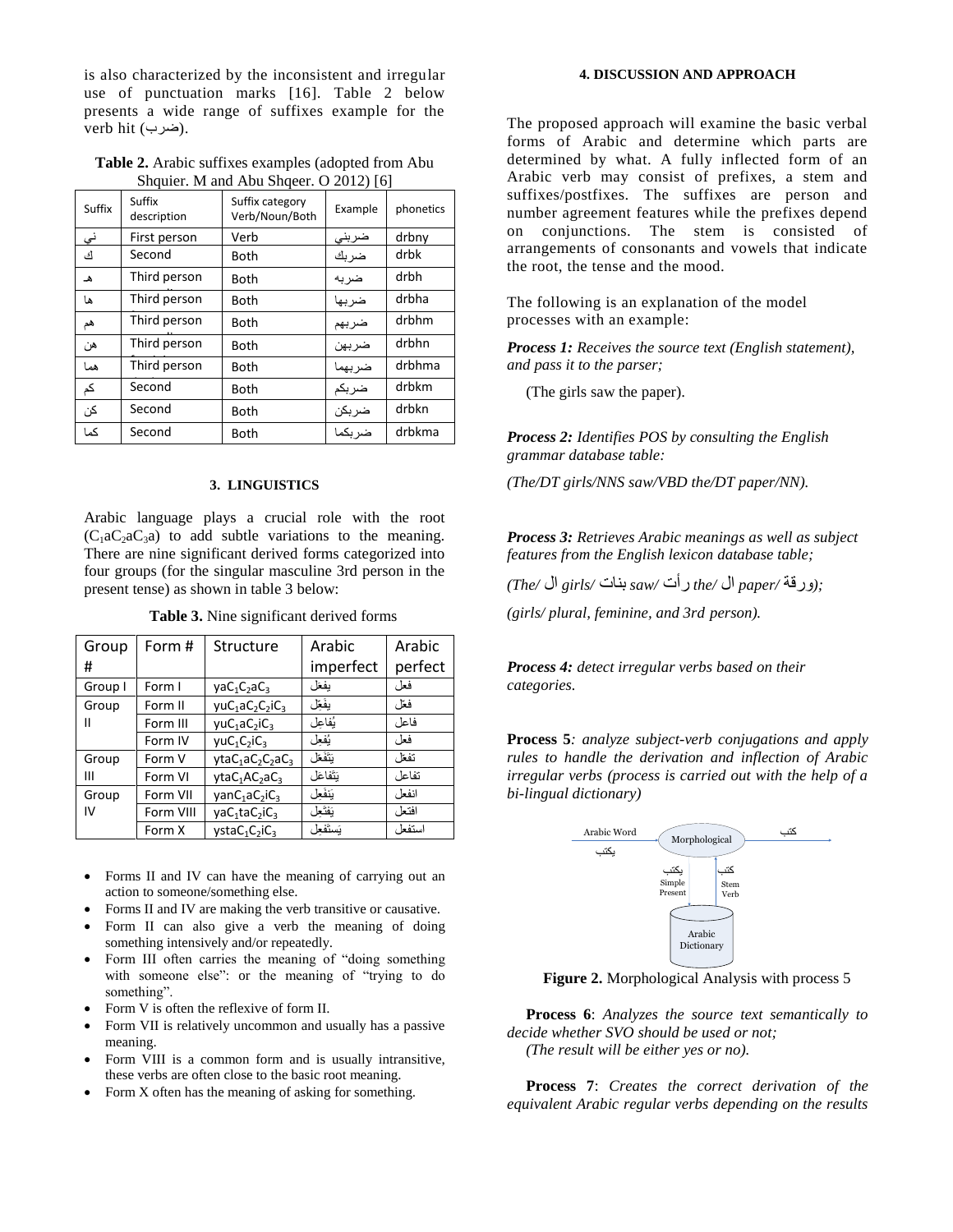*from processes 3 and 4, and the consultation of the Arabic grammar, Arabic lexicon.*

**Process 8**: *Creates the correct derivation of the equivalent Arabic irregular verbs depending on the result of the 30 cases shown in the figure below and from processes 3 and 4, and the consultation of the Arabic grammar, Arabic lexicon.*

(If the result of process 4 is no, then the verb will be رأتَ) C1aC2at) since the default mode VSO will be used; if the result is yes, the verb will be  $\cup$  (C1aC2aC3na) since SVO mode will be used).

**Process 9**: *Finally, the complete Arabic translation is produces by referencing the words ordering rules database table:*

The Arabic generator will synthesis the inflected Arabic word-form based on the morphological features to produce the surface Arabic target language

(based on the result of the previous processes, we will get either الىرقة البنات رأت" ra?at albnat alwaraqah" in the case of using VSO or البنات رأينَ الورقة''albnat ra?aina alwaraqah'' in the other case SVO).

## **5. RESULTS AND DISCUSSION**

An experiment is conducted on 171 independent test suites based on the following aspects of agreement and ordering of irregular verbs:

- 1. Article-Noun Agreement.
- 2. Adjective-Noun Agreement.
- 3. Verb-Subject Agreement.
- 4. Demonstrative-Noun Agreement.
- 5. Relative Pronoun-Antecedent Agreement.
- 6. Predicate-Subject Agreement.
- 7. Order of the adjective.
- 8. Successive words form an expression.
- 9. Translation of a preposition.
- 10. Conjunction with "and
- 11. Adding the preposition " ال".
- 12. addition and deletion.

After we classified the problems that cause that illagreement and ordering of Arabic irregular verbs we then compare between the output of three available systems and compare the output with the original translation of the input text based on those twelve problems. The result of the experiment is shown in the following table.

|  | Table 4. Experiment results |
|--|-----------------------------|
|--|-----------------------------|

| No.        | <b>ALKAF</b> | GOOGLE | <b>TARJIM</b> | Our System |
|------------|--------------|--------|---------------|------------|
|            |              |        |               |            |
| Percentage | 92.1%        | 84.6%  | 94.2          | 96.1%      |

Some of the output of the three systems investigated here is found to give full coherent meaning, and in some cases grammatically correct, translations in general have a problem in one or more aspects. Incoherent translations seem to be produced due to some fault or deficiency in one (or more) phase or component of the analysis of irregular verbs.

# **5. CONCLUSIONS**

This paper has dealt with irregular verb derivation in English-Arabic Machine Translation in conjugation with sentence word order. Through this paper we have explored the characteristics of Arabic language that will affect the development of a Machine Translation (MT). Several distinguishing features of Arabic pertinent to irregular verbs have been explored in detail with reference to some potential difficulties that they might present.

Our proposed module has been effectively evaluated using real test data and achieved satisfactory results. We concluded that we can enhance the output quality of English-Arabic MT by feeding the system with adequate, robust and completed rules to deal with the morphsyntactic inflectional morphological features of irregular verbs. To achieve this task we proposed a set of 30 rules based on the tense of the verb, place of the vowel root letter, first, second or third person representation, number and gender features, and diacritics preceding vowel letter, i.e., nominative, accusative or genitive case.

Through the investigation of the available MTs and related researches, as well as the flexibility of Arabic language grammars, we concluded that we are a bit far away from getting an English-Arabic MT up to the accuracy of human translation due to either faulty analysis of the SL text or faulty generation of the TL text.

#### **6. REFERENCES**

- [1] Abu-Ata B., "An Arabic stemming algorithm on ERA for information retrieval", PhD. Thesis, Universiti Kebangsaan Malaysia, 2001.
- [2] Abu Shqeer O., "Handling Agreement and Word Reordering in English to Arabic Machine Translation", Master Thesis submitted to University of Sains Malaysia, 2002.
- [3] Abu Shquier M. and Sembok T., "Word Agreement and ordering In English-Arabic machine translation", Proceeding of the International Symposium on Information Technology, 2008.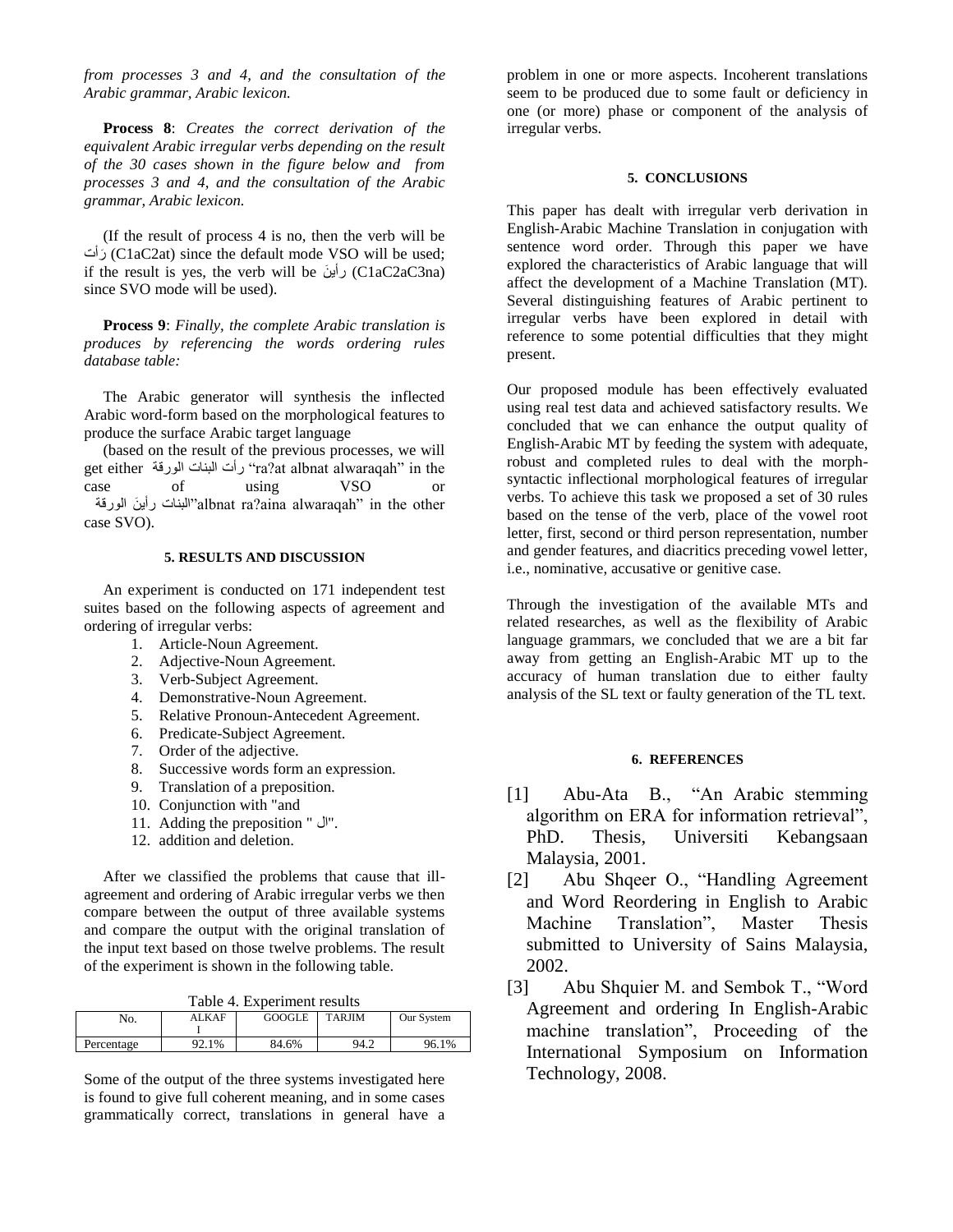- [4] Abu Shquier, M. & Abu Shqeer, O. (2012). Words ordering and corresponding verb-subject agreements in English-Arabic machine translation: Hybrid-based approach. International Journal of Soft Computing And Software Engineering (JSCSE), 49-60.
- [5] Al-Dahdah, A. 1985. Arabic Language هعجن قىاعد اللغة " .Dictionary Grammar العربية".Beirut: Lebanon. Lebanon Library.
- [6] Al-Fedaghi, S.S., & Al-Sadoun, H.B. 1990. Morphological Compression of Arabic Text. Information Processing & Management. 26(2): 303-316.
- [7] Al-Najem, S., Inheritance-based Approach to Arabic Verbal Root-and-Pattern Morphology
- [8] Al-Jarf R., "SVO Word Order Errors in English-Arabic Translation", Translators' Journal, vol. 52, 2007, p. 299-308, 2007
- [9] Al-Khuli, M., (1982): Al-Taraakeeb alahaa?i9a fi llugha al-Arabiyya (Common Structures in Arabic), Dar Al-Uloom Publishing Co.
- [10] Al-Momani, I. 2010. Does The VP Node Exist In Modern Standard Arabic? Journal of Language and Literature, ISSN: 2078-0303, May, 2010.
- [11] Anderson, Stephen and Sandra Chung. 1977. On grammatical relations and clause structure in verb initial languages. In Grammatical Relations: Syntax and Semantics 8, eds. Peter Cole and Jerrold Sadock. 1-25. New York: Academic Press.
- [12] Attia M., 2008. "Handling Arabic Morphological and Syntactic Ambiguity within the LFG Framework with a View to Machine Translation", PhD Thesis, University of Manchester. Faculty of Humanities.
- [13] Badawi, E., Carter, M.G. & Gully, A. (2004). *Modern Written Arabic: A Comprehensive Grammar*. New York: Routledge.
- [14] Belkredim., F. a. (2009). An Ontology Based Formalism for the Arabic Language Using Verbs and their Derivatives. Communications of the IBIMA Volume 11. ISSN: 1943-7765.
- [15] Corbett G. "Agreement: Terms and boundaries. In William Griffin", The Role of Agreement in Natural Language, Proceedings of Texas Linguistic Society Conference, Austin, Texas, 2001.
- [16] El-Sadany T., and Hashish M., "An Arabic morphological system". IBM Systems Journal 28 (4): 600-612., 1989.
- [17] Feras Saeed. 2010 Word Order and [Agreement Asymmetry](http://mscl.philol.msu.ru/abstracts/saeed.pdf) (English and Foreign Languages University, Hyderabad). The  $5<sup>th</sup>$ annual Moscow Student conference on **Linguistics**
- [18] Hatem A. and Omer N., "Syntactic Reordering for Arabic- English Phrase-Based Machine Translation", 2010.
- [19] Hendrick, R., 2000. Celtic initials. In The Syntax of Verb-Initial Languages, eds. Andrew Carnie and Eithne Guilfoyle. 13-38. Oxford: Oxford University Press.
- [20] K., R. (2005). Reference Grammar of Modern Standard Arabic. Cambridge University Press, New York, USA.
- [21] Kramer, R. (2009), VSO and SVO word order in Middle Egyptian. In Afroasiatic Studies in Memory of Robert Hetzron, ed. C. Häberl. Cambridge: Cambridge Scholars Press. 92-147.
- [22] Mohammad, M.A., 2000. Word Order, Agreement and Pronominalization in Standard and Palestinian Arabic. Amsterdam: John Benjamins.
- [23] Ryding K., "A Reference Grammar of Modern Standard Arabic. Cambridge": Cambridge University Press, 2005
- [24] Saliba B., and Al-Dannan A., "Automatic morphological analysis of Arabic: a study of content word analysis", Proc. of the First Kuwait Computer conference. pp. 231-243., 1990.
- [25] Shaalan, K. (2005). Arabic GramCheck: A grammar. Software Practice and Experience, John Wiley & sons Ltd.,, 35(7):643-665.
- [26] Shaalan. K., a. A. (2009). Syntactic Generation of Arabic in Interlingua-based Machine Translation Framework. Third Workshop on Computational Approaches to Arabic Script-based Languages.